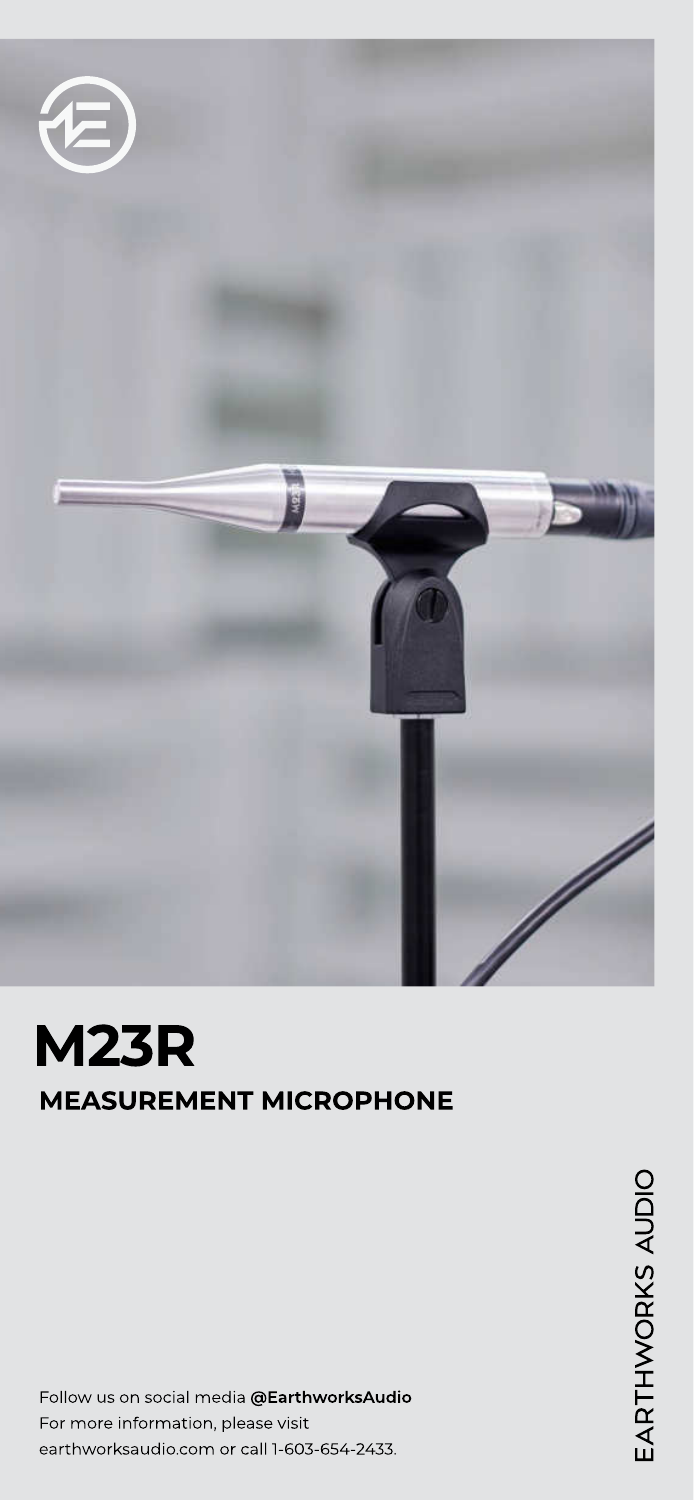

## Thank you for purchasing the Earthworks M23 Measurement Microphone

#### YOUR PURCHASE INCLUDES

- 1 Earthworks M23R
- 1 Microphone Clip
- 1 Calibration Adapter
- 1 Calibration Chart
- 1 Frequency Response Data Sheet (Available Upon
- Registering Your M23R)

## GETTING STARTED

The M23R is a condenser microphone with active electronics. This means:

- Its output level will be naturally higher than many of the dynamic microphones that it may be replacing. It is not uncommon to need to reduce gain if you were previously using a dynamic microphone.
- You will need to engage phantom power on your interface or preamp. Pro Tip: It's always a good idea to plug in a condenser microphone while phantom power is off and the channel is muted. After engaging phantom power, give the microphone a short time to settle before unmuting.

### PROPER MAINTENANCE

To guarantee your microphone provides years of performance, follow these guidelines:

Never attempt to disassemble the microphone - it cannot be opened.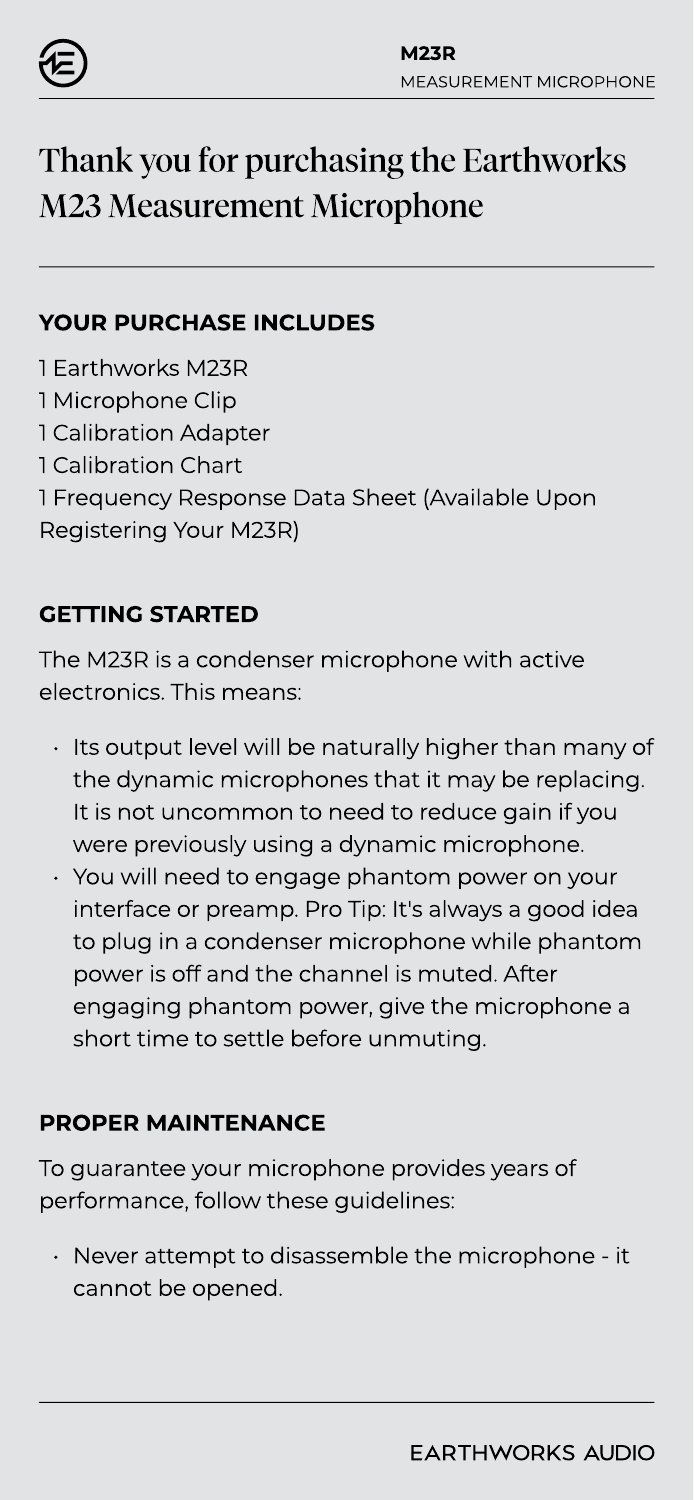

- $\cdot$  Avoid extreme heat and condensing humidity. Allow the microphone to warm up when bringing it in from the cold.
- Rough handling may damage the microphone even if no markings are visible.
- $\cdot$  When not in use, keep the microphone in its case.

## IMPORTANT NOTICES

The small tip on many of our microphones allows them to capture the highest frequencies of your sound. Please be gentle and considerate when handling the microphones with these tips. (Microphones such as the SR314 and SR40V shield the tip within their capsule, and are thus more durable.)

The M23R meets or exceeds ANSI Type 1 requirements.

The microphone's sensitivity at 1kHz is measured at the factory.

Earthworks recommends re-calibration every five (5) years.

## TROUBLESHOOTING

If you encounter issues while using your Earthworks Audio microphone, please make sure that

- $\cdot$  Your microphone is connected to an active power supply.
- **Phantom power is being supplied to the** microphone.
- $\cdot$  Your microphone and XLR cable are well connected.
- $\cdot$  The microphone is positioned at an appropriate distance from the sound source.
- $\cdot$  External noise in your recording environment is kept to a minimum.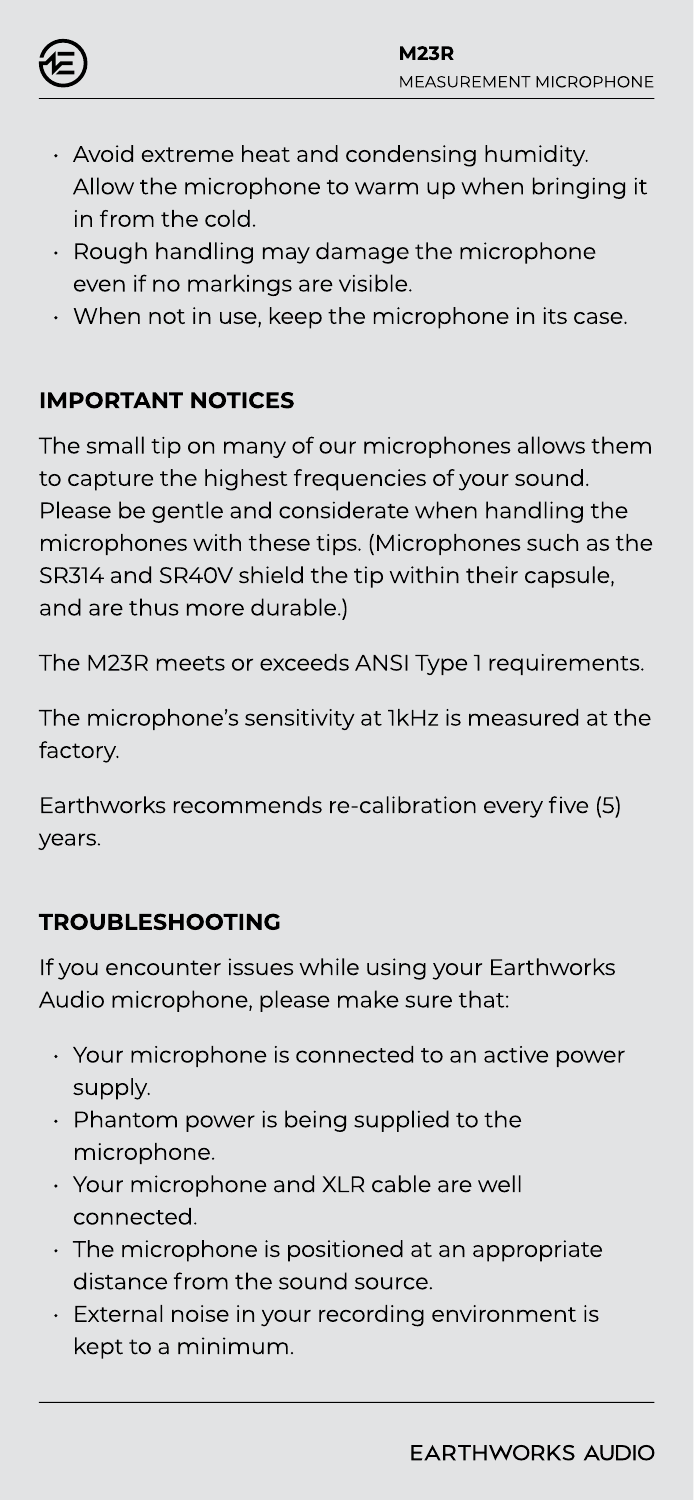

Your recording space is at room temperature and free of dust.

If your issue persists after checking, please contact us via our website.

#### SPECIFICATIONS

Frequency Response 3Hz to 23kHz ± 0.5dB

Polar Pattern **Omnidirectional** 

**Sensitivity** 36mV/Pa (-28.9 dBv/Pa)

Power Requirements 24-48V Phantom, 10mA

Peak Acoustic Input 140dB SPL

**Output** XLR-3 (pin 2+)

#### Output Impedance

600Ω, balanced between pins 2 & 3

Noise 20dB SPL (A weighted)

**Temperature** 

Operating Range: -4º to 140º F  $(-20^{\circ}$  to  $+60^{\circ}$  C) Storage Temp. Range: -40º to 176º F (-40 to +80º C) Humidity: Up to 90%

Dimensions

6.25 x .860 in. (165 x 22 mm)

Weight 0.35lb. (1.60kg)



Fig 3. Polar Response (Typical)